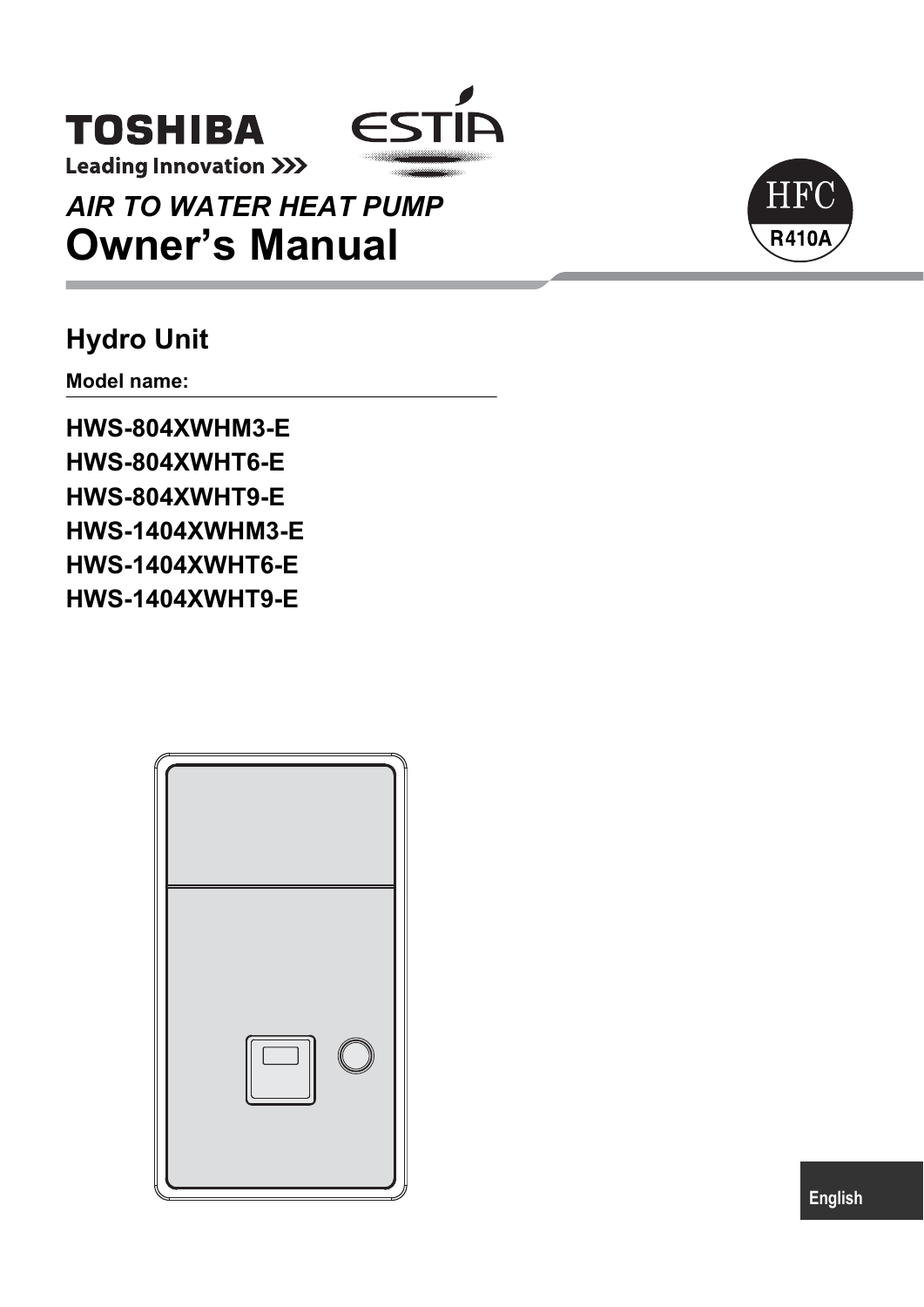Thank you very much for purchasing TOSHIBA Air to Water Heat Pump. Please read this owner's manual carefully before using the system.

• Be sure to obtain the "Owner's manual" and "Installation manual" from constructor (or dealer). Request to constructor or dealer

• Please clearly explain the contents of the Owner's manual before handing it over to the Customer.

## **ADOPTION OF NEW REFRIGERANT**

This Air to Water Heat Pump is a new type which adopts a new refrigerant HFC (R410A) instead of the conventional refrigerant R22 in order to prevent destruction of the ozone layer.

## **Contents**

| 5 Air to Water Heat Pump operations and performance 12 |  |
|--------------------------------------------------------|--|
|                                                        |  |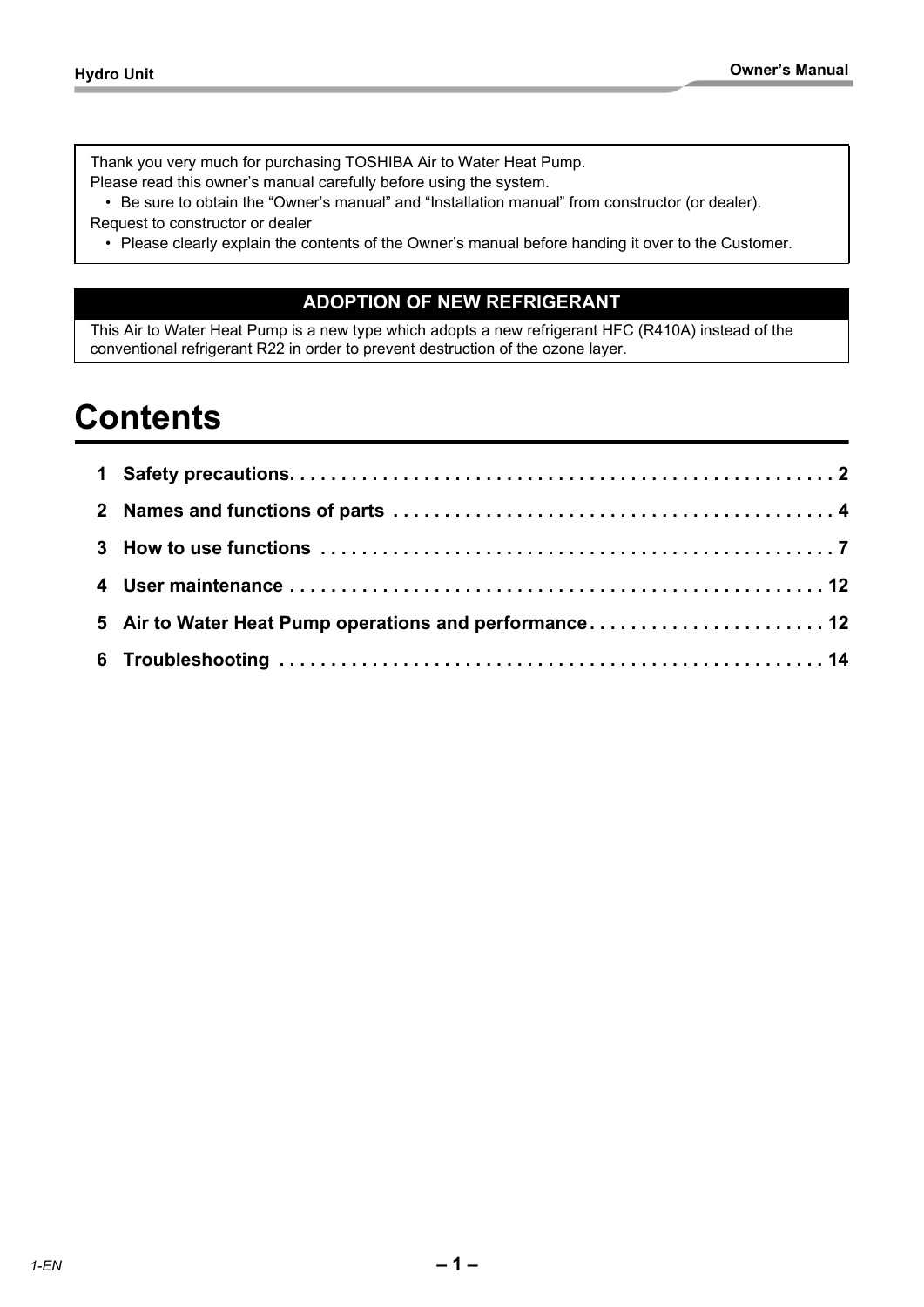# <span id="page-2-0"></span>*1* **Safety precautions**

## **DANGER**

- **Do not attempt to install this unit yourself.**
- **This unit requires a qualified installer.**
- **Do not attempt to repair the unit yourself.**
- **This unit has no components which you can repair.**
- **Opening or removing the cover will expose you to dangerous voltages.**
- **Turning off the power supply will prevent potential electric shock.**

## **WARNING**

#### **Installation warnings**

- Be sure to ask a dealer or a store specialized in electrical work to install the Air to Water Heat Pump.
- The Air to Water Heat Pump should be installed by a suitably qualified installer, if not; this may lead to problems such as water leaks, electric shock, fire, etc.
- Ensure the correct grounding procedures are applied when installing the Air to Water Heat Pump.
- Do not connect the earth wire to gas pipes, water pipes, lightning rods or telephone earth wires.
- Should the Air to Water Heat Pump be improperly grounded, this could lead to an electric shock.
- Serious damage can occur if there is water leak. Therefore, the Hydro Unit is recommended to be installed in a room with waterproof flooring and drainage systems.
- Products and parts to be used in combination with this product must be specified products and parts that meet prescribed specifications. If unspecified products or parts are used, a failure, smoke, fire, or electric shock may be caused.

#### **Operation warnings**

- Avoid injury or damage to the outdoor unit by never inserting fingers or sticks into the air discharge or air intake of the outdoor unit, during operation the fans run at a high speed.
- Should you notice something unusual with the Air to Water Heat Pump (such as a burning smell or low heating power), immediately turn off the main switch and circuit breaker from the main power supply to stop the Air to Water Heat Pump, and contact the dealer.
- If there is a suspected problem with the operation of the Air to Water Heat Pump, continuous operation is not recommended, operational failures may lead to machine breakdown, electric shock, a fire, etc.
- Do not spill water or other liquid onto the Hydro Unit.
- If the unit is wet, it could cause an electric shock.

## **Warnings at movement and repair**

- Do not attempt to move or repair the unit yourself.
- Due to the presence of high voltage, removal of any covers may result in an electric shock.
- Should there be any requirements for the Air to Water Heat Pump to be moved, always consult the dealer or qualified installer.
- Should the Air to Water Heat Pump be improperly installed, it may lead to electric shock or fire.
- Whenever the Air to Water Heat Pump requires repair, request assistance from the dealer.
- Should the Air to Water Heat Pump be improperly repaired, the result may lead to electric shock or fire.

## **CAUTION**

This appliance is not intended for use by person (including children) with reduced physical sensory or mental capabilities, or lack of experience and knowledge, unless they have been given supervision or instruction concerning use of the appliance by a person responsible for their safety.

#### **To disconnect the appliance from the main power supply**

This appliance must be connected to the main power supply using a circuit breaker or switch with a contact separation of at least 3 mm.

#### **Installation cautions**

- Be sure to connect the Air to Water Heat Pump to a dedicated power supply using the rated voltage. Failure to do so may cause the unit to break down or cause a fire.
- Do not install the unit in a place where there is a risk that flammable gas may leak.
- An accumulation of flammable gases around the unit may result in a fire.

#### **Operation cautions**

- To ensure satisfactory performance, please read this manual carefully before operating the Air to Water Heat Pump system.
- Do not install the Air to Water Heat Pump in special-purpose rooms such as a ship or any kind of vehicle.
- Doing so could harm machine performance.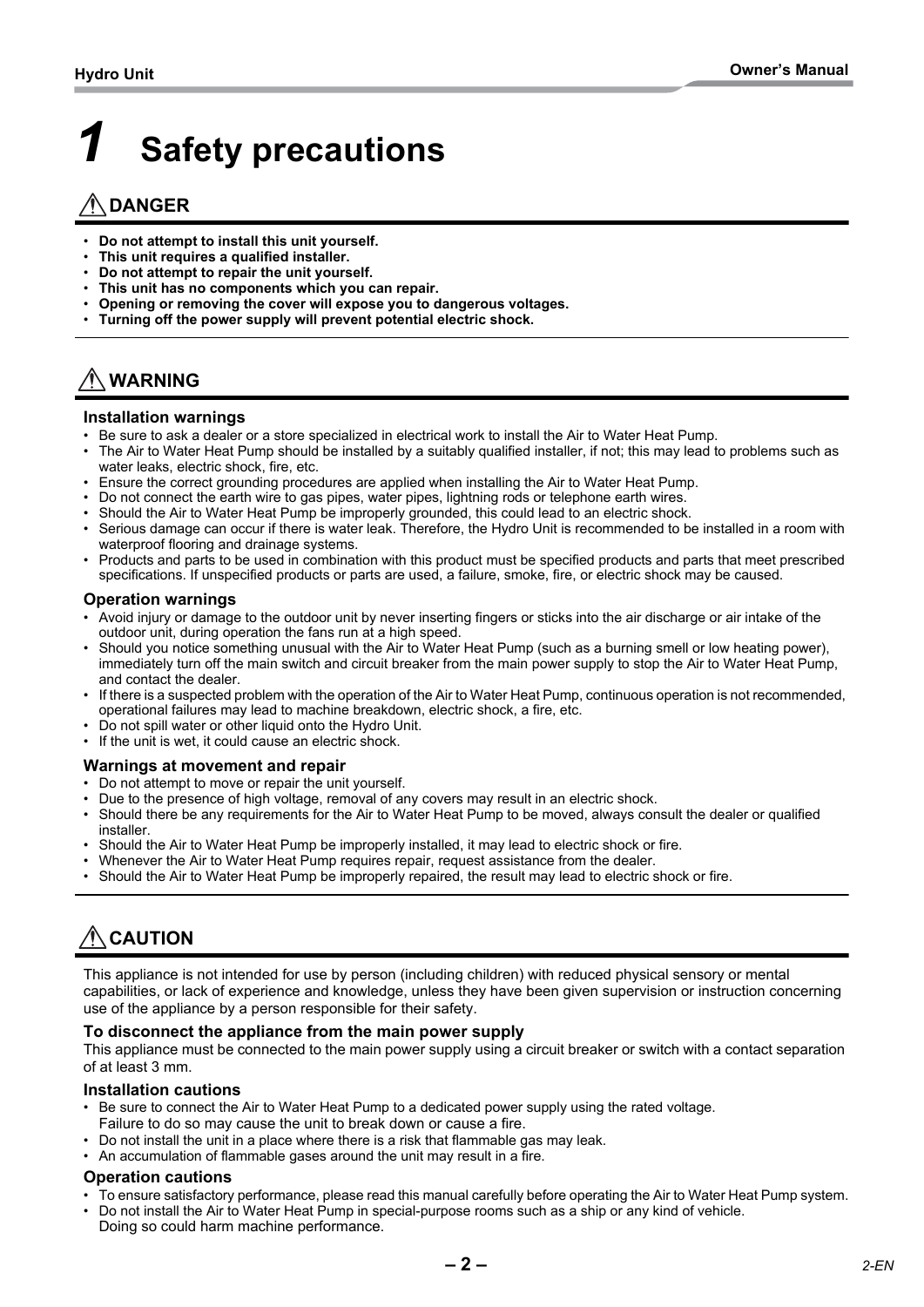- When the Air to Water Heat Pump is operated together with a combustion device in the same place, pay careful attention to ventilation and let fresh air into the room.
- Poor ventilation can cause an oxygen shortage.
- When the Air to Water Heat Pump is used in a closed room, pay careful attention to the ventilation of the room. Poor ventilation can cause an oxygen shortage.
- Do not put a container with water, such as a vase, on the unit, should water enter the unit the result may lead to an electric shock, this would be due to deterioration in the electric insulation.
- Perform occasional checks to the concrete supports underneath the outdoor unit.
- If the base is left damaged or deteriorated, the unit may topple over which could result in possible injury. • Check from time to time that the unit mounts are not damaged.
- If the mounts are left damaged, the unit may drop or topple over, resulting in possible injury.
- Do not wash the unit with water. This could cause an electric shock.
- Do not use alcohol, benzene, thinner, glass cleaner, polishing powder, or other solvent for cleaning the unit because they can deteriorate and damage the Air to Water Heat Pump.
- Before cleaning the unit, be sure to turn off the main switch or circuit breaker.
- Do not place anything, or step, on the unit, this could cause the unit to fall or topple over which may result in possible injury.
- To achieve maximum performance, the Air to Water Heat Pump must operate within the temperature range specified in the instructions.
- Failure to do so may cause malfunction, break down, or water to leak from the unit.
- Clear away snow before it accumulates on the outdoor unit. Accumulated snow can lead to malfunction and damage.
- Do not locate other electric appliances or furniture underneath the unit.
- Water may drip from the unit, which could lead to rust, unit failure and damage to property.
- Do not allow the obstruction of air flow around the outdoor unit; Do not place any items within the specified installation service space requirements.
- Obstructed air flow can lower performance and cause damage.
- Check for water leaks. In communal housing, leaking water may damage lower floors.
- Check for water leaks everyday.
- Do not touch the water pipes, refrigerant pipes, or joints. These may become extremely hot. Do not drink water produced by the Air to Water Heat Pump.
- After extended use, fresh water may become contaminated by the Hydro Unit, due to deterioration of pipe materials, etc.
- If fresh water contains solid matter, is discolored, turbid or smells, DO NOT DRINK IT.
- Call for equipment inspection immediately.
- Use source water that satisfies water quality standard.
- When the unit will not be used for a long period of time, ask your dealer or a qualified service shop to drain the water inside the Hydro Unit in order to prevent the water quality from changing.
- When restarting use, ask your dealer or a qualified service shop to charge the unit with water and perform a test run.
- Ask your dealer or a qualified service shop to periodically clean the strainer.
- Ask your dealer or a qualified service shop to confirm that the relief valve is operating correctly.
- Do not hit the manometer, because it is made of glass. It is breakable.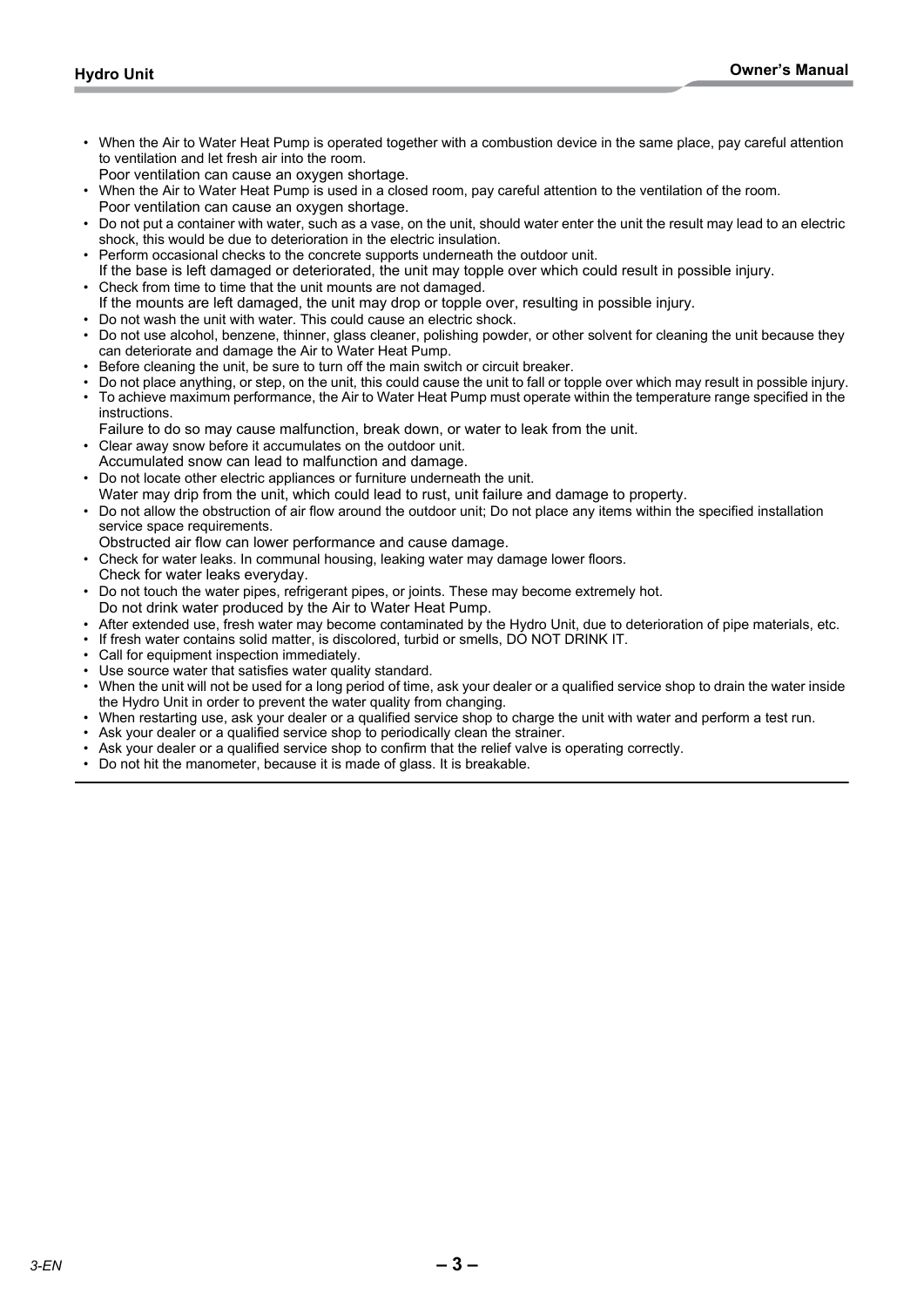## <span id="page-4-0"></span>*2* **Names and functions of parts**

## ■Buttons

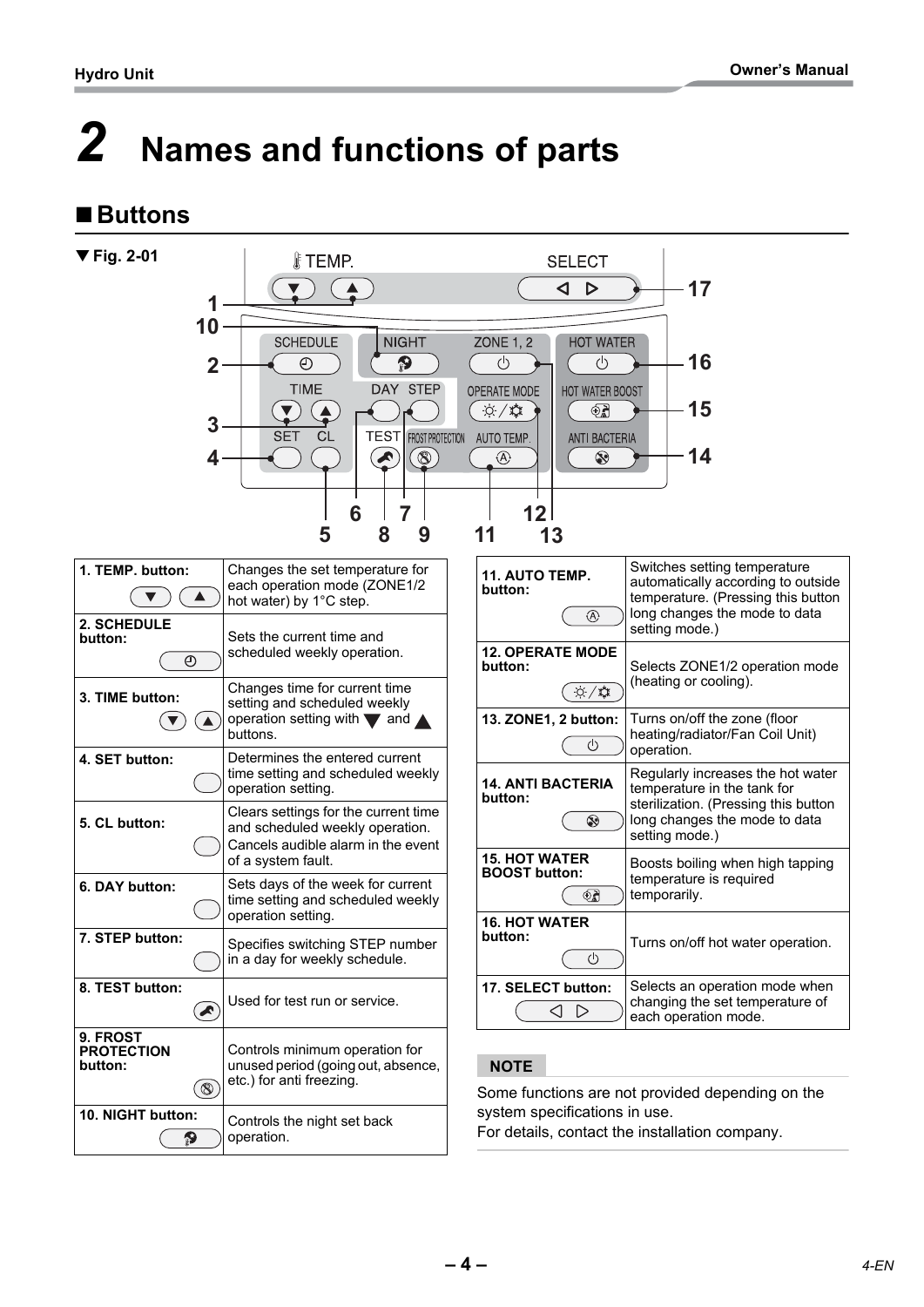## **Meaning of Indication**

## ▼ **Fig. 2-02**



|                   | Heating side [ZONE1, 2]                                                                                                                                                                                                                                                                               |                                                                                                      | <b>Hot water side</b>                                                      |  |  |  |
|-------------------|-------------------------------------------------------------------------------------------------------------------------------------------------------------------------------------------------------------------------------------------------------------------------------------------------------|------------------------------------------------------------------------------------------------------|----------------------------------------------------------------------------|--|--|--|
| 18. Indication    | <b>Description</b>                                                                                                                                                                                                                                                                                    | 20. Indication                                                                                       | <b>Description</b>                                                         |  |  |  |
| ZONE <sub>1</sub> | Lights when floor heater or radiator is<br>connected (when the system has floor<br>heater or radiator).                                                                                                                                                                                               |                                                                                                      | Lights when hot water supply system                                        |  |  |  |
| ZONE <sub>2</sub> | Lights when controlling the second<br>temperature.<br>(It may not light depending on the<br>system)                                                                                                                                                                                                   | <b>HOT WATER</b>                                                                                     | is connected (when the system has<br>hot water supply).                    |  |  |  |
| The $[$           | ] mark lights for operation mode for which temperature is to be changed.                                                                                                                                                                                                                              |                                                                                                      |                                                                            |  |  |  |
|                   | Lights during heating or cooling<br>operation using the heat pump.                                                                                                                                                                                                                                    |                                                                                                      | Lights when hot water supply<br>operation is performed by heat pump.       |  |  |  |
|                   | Lights when the electric heater, inside<br>the hydro unit, is energised during a<br>heating operation.                                                                                                                                                                                                | Lights when the electric cylinder<br>heater is energised during hot water<br>operation.              |                                                                            |  |  |  |
|                   | Lights when heating is selected.                                                                                                                                                                                                                                                                      | <u>(紀</u>                                                                                            | Lights during hot water supply<br>operation.                               |  |  |  |
|                   | Lights when cooling is selected.                                                                                                                                                                                                                                                                      | €Ų                                                                                                   | Lights while hot water boost is<br>activated.                              |  |  |  |
|                   | Lights when the FROST<br>PROTECTION button is pressed and<br>goes out when the button is pressed<br>again.                                                                                                                                                                                            | Lights when the ANTI BACTERIA<br>button is pressed and goes out when<br>the button is pressed again. |                                                                            |  |  |  |
|                   | Lights when Auto operation is<br>selected.                                                                                                                                                                                                                                                            |                                                                                                      |                                                                            |  |  |  |
| 88                | Displays heating/cooling set<br>temperature.<br>(Heating: 20 to 55°C, factory default:<br>Auto, cooling: 7 to 25°C)<br>Goes out when Auto operation is<br>selected.<br>When room temperature control is<br>selected with optional second remote<br>controller, it displays set room<br>temperature. * | 88                                                                                                   | Displays hot water set temperature.<br>(40 to 75°C, factory default: 65°C) |  |  |  |
| $\rm ^{\circ}C$   | Lights when the set temperature or sensor's water temperature is displayed with the 7-segment<br>indicator.                                                                                                                                                                                           |                                                                                                      |                                                                            |  |  |  |

\* Ask your installer about room temperature control setting.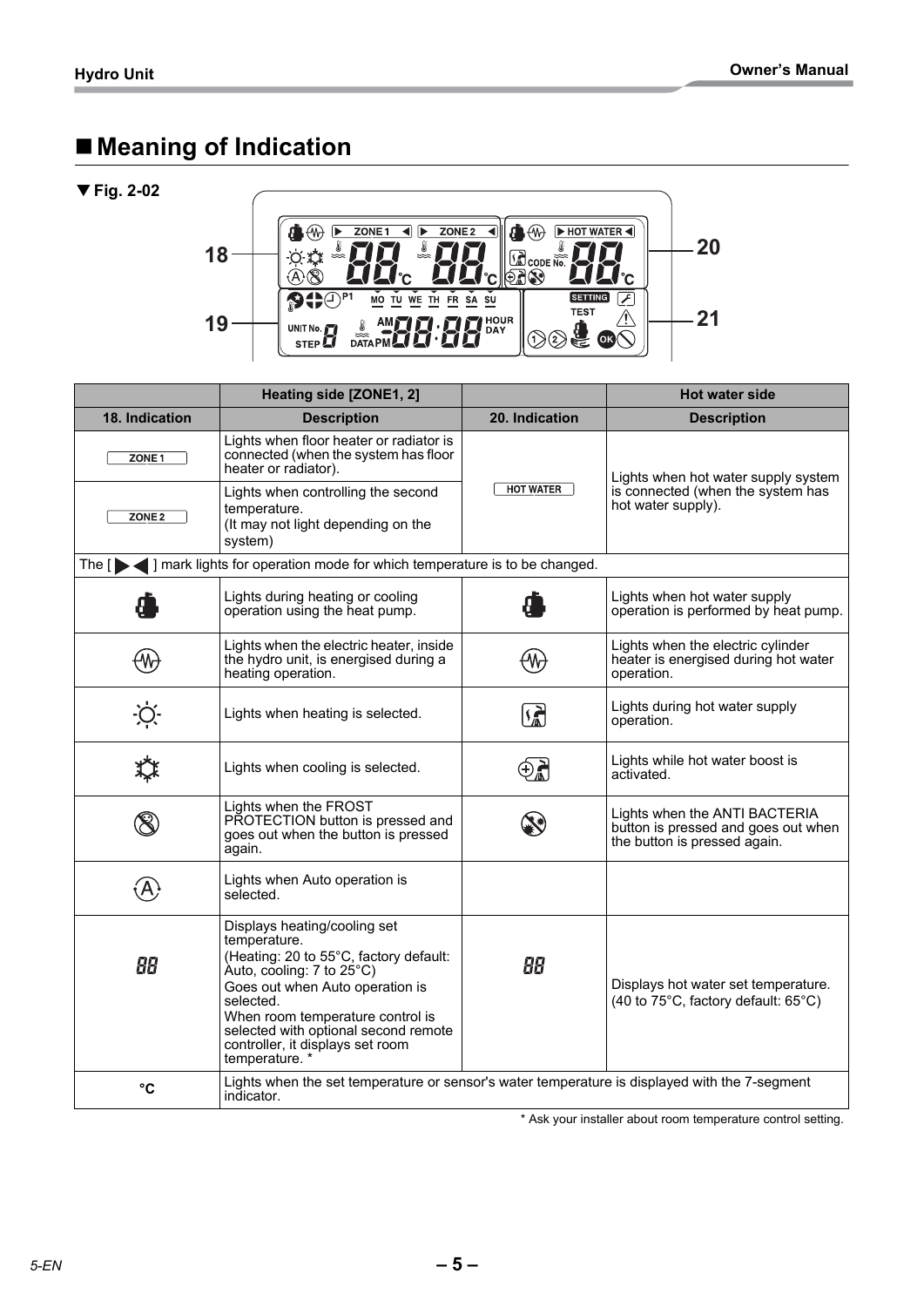| 19. Indication  | <b>Description</b>                                                                                |
|-----------------|---------------------------------------------------------------------------------------------------|
| #98.88          | Clock: Displays the current time (AM or PM).                                                      |
| MO TU           | Displays days of the week (Sunday to Saturday).                                                   |
|                 | Lights when the NIGHT button is pressed and goes out when the button is pressed again.            |
|                 | Lights when nighttime quiet operation is set.                                                     |
| P <sub>1</sub>  | Indicates scheduled operation 1 status (including setting time).                                  |
| STEP $\bm{H}$   | Displays the scheduled operation step when the scheduled operation STEP1-5 program is set.        |
|                 | Lights during time setting and scheduled operation setting.                                       |
|                 |                                                                                                   |
| 21. Indication  | <b>Description</b>                                                                                |
|                 | Lights while internal pump (pump 1) or expansion pump (pump 2) is driven.                         |
|                 | Lights when the auxiliary boiler or external booster heater supports the heat pump operation.     |
| $[$ SETTING $]$ | Lights when the unit enters the data set mode and goes out when the unit exits the data set mode. |
|                 | Lights when the unit enters the service mode and goes out when the unit exits the service mode.   |
|                 | Lights when an error occurs and goes out when the error is cleared.                               |
| $($ OK $)$      | Lights for two seconds when settings are completed.                                               |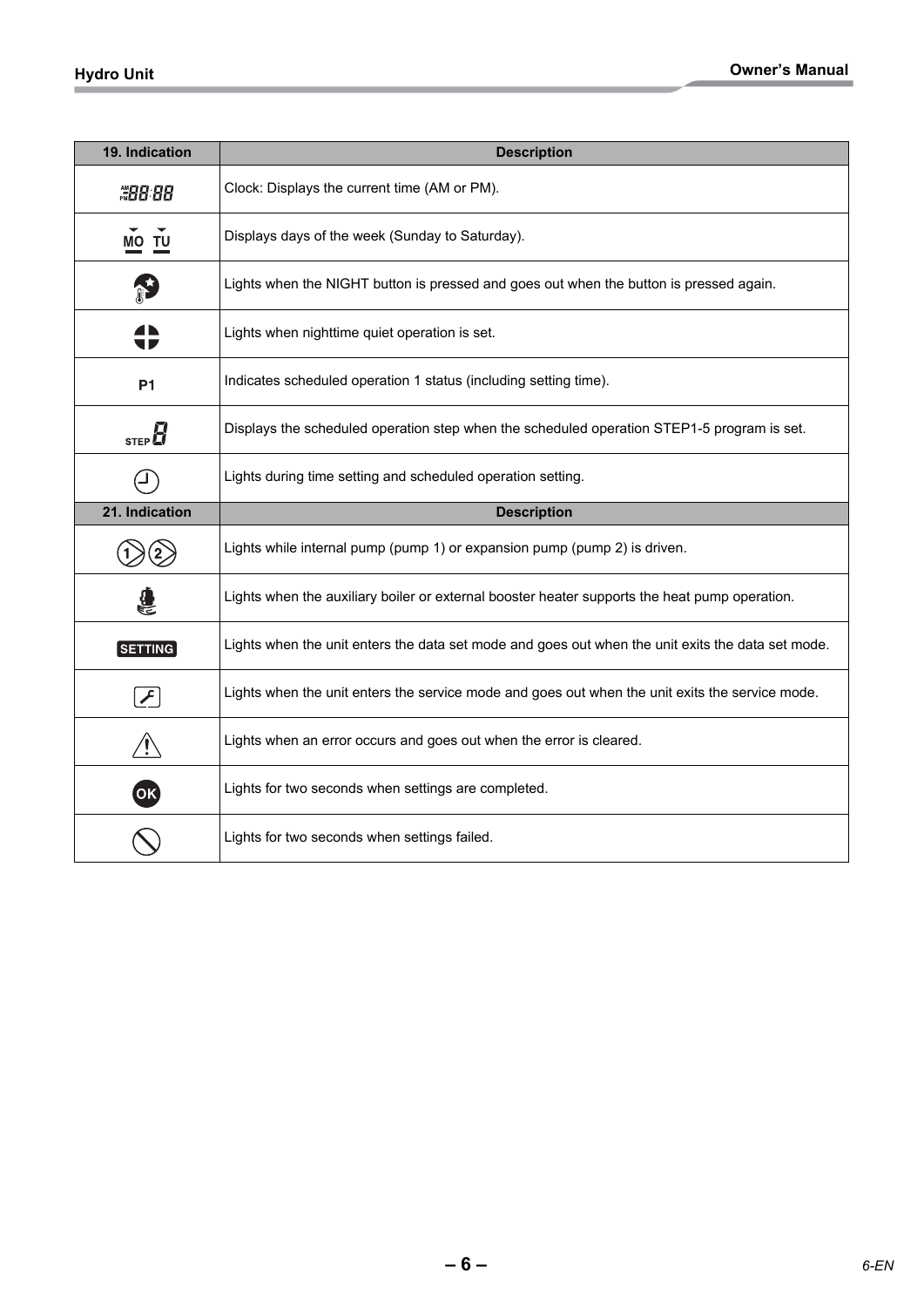# <span id="page-7-0"></span>*3* **How to use functions**

## ■ **Timer setting**

Function not available on follower remote controller

**First, set the current time on the remote controller.** Procedure to set the current time and day of the week (If day/time is not set, the indication of time and day of the week blinks.)

- (1) Press the TIME  $\textcircled{A}$  or  $\textcircled{r}$  button for 4 seconds or more to enable the time setting mode.
	- The SETTING **SHING** segment blinks.
- (2) Set the current day of the week with the DAY  $\bigcap$ button.
	- $\cdot$  Each time the button is pressed, the  $\nabla$  segment shifts cyclically pointing MO  $\rightarrow$  TU  $\rightarrow$   $\rightarrow$  SU  $\rightarrow$ MO.
- (3) Set the current time with the TIME  $(4)$  and  $(7)$ buttons.
	- If you press the buttons long, the current time can be set in units of 10 minutes.
- (4) Press the SET  $\bigcirc$  button to determine the setting.

## ■ Heating or cooling operation

## **Performing heating or cooling operation**

• Press the ZONE1,  $2(\overline{\otimes})$  button to start heating or cooling operation. The set temperature appears under  $\sqrt{\frac{20N E_1}{n}}$  on the remote controller. (When ZONE2 is provided, the

set temperature appears simultaneously under  $ZONE2$  .)

- During the heat pump operation or while the internal heater or backup heater is energized,  $\mathbf{f}$   $\oplus$   $\oplus$  is displayed.
- Use the OPERATE MODE  $\left(\frac{\infty}{4}+\frac{\infty}{4}\right)$  button to select cooling operation or heating operation. Each time this button is pressed, heating  $\Diamond$  and  $\Diamond$ cooling are switched alternately.
- To stop heating or cooling, press the ZONE1, 2  $\circledcirc$  button. The set temperature and  $\bullet$   $\circledcirc$  go out and the heating or cooling operation stops.

## **Setting temperature**

- Press the SELECT  $\left(\begin{array}{cc} \Box \ \Box \end{array}\right)$  button to move  $\blacktriangleright$  and select  $\blacktriangleright$  zones and  $\blacktriangleright$  zones and  $\blacktriangleright$  zones and  $\blacktriangleright$  and  $\blacktriangleright$  zones and  $\blacktriangleright$  zones and  $\blacktriangleright$  zones and  $\blacktriangleright$  and  $\blacktriangleright$  and  $\blacktriangleright$  zones and  $\blacktriangleright$  and  $\blacktriangleright$  and  $\blacktriangleright$  and  $\blacktri$
- Change the set temperature with the TEMP.  $\blacktriangledown$   $(\blacktriangle)$  button.
- The ZONE2 setting temperature must be equal to or lower than the ZONE1 setting temperature.



When room temperature control is selected with second remote controller, the set temperature will be set room temperature.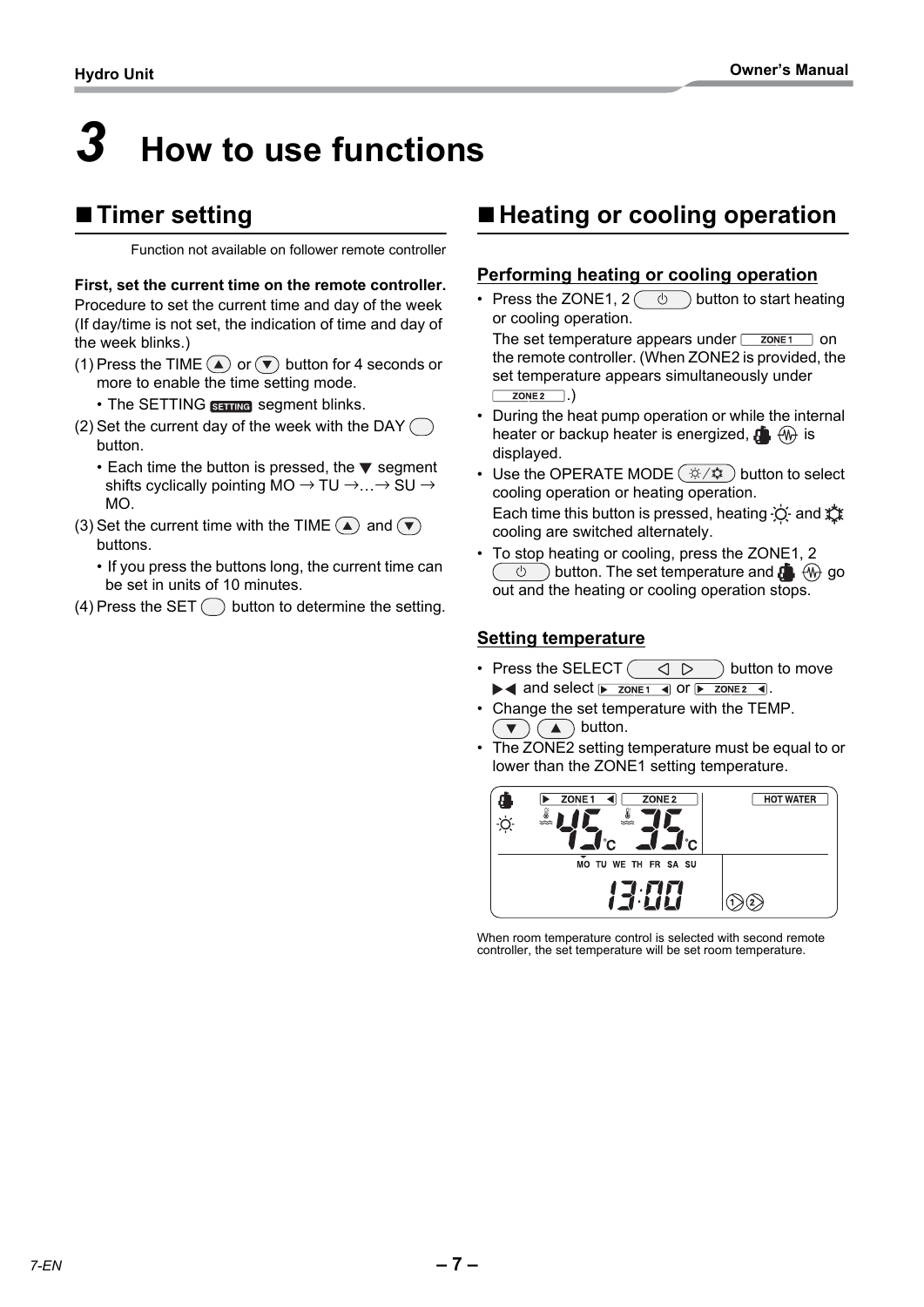## **Performing Auto mode operation**

- The setting temperature can be set automatically according to the outside temperature.
- Press the AUTO TEMP.  $(\circledast \circledast)$  button.
- The temperature indication changes to "A" and the water temperature is automatically set according to the outside temperature.



## **To correct the set value for the Auto mode**

- Press the AUTO TEMP.  $\left(\begin{array}{c} \circ \\ \circ \circ \end{array}\right)$  button for 4 seconds or more to enter the auto curve adjusting mode.
- The function code setting screen appears. Press the TIME  $\left(\overline{\bullet}\right)$   $\left(\overline{\bullet}\right)$  button to display a temperature between  $-5$  to  $+5^{\circ}$ C.

In this case, temperature is displayed as -5, -4, -3, -2, -1, 0, 1, 2, 3, 4, or 5.

Only ZONE1 temperature is displayed.

When the SET  $\bigcap$  button is pressed after the temperature is changed, the set temperature is registered.

When the TEST  $\left( \bigwedge$  button is pressed, the registered data is determined. The unit exits the function code setting mode and "A" appears on the display.



Each time AUTO TEMP.  $\circled{a}$  button is pressed, the mode changes as follows:



## ■ Hot water

## **Performing hot water supply operation**

- Press the HOT WATER  $\circled{b}$  button to start the hot water supply operation.
- The set temperature appears under  $\sqrt{\frac{1}{1000}}$  and  $\sqrt{\frac{1}{1000}}$  on the remote controller, and  $\sqrt{\frac{2}{n}}$  lights.
- During the heat pump operation or while the internal heater is energized,  $\mathbf{a}$  or  $\mathbf{w}$  is displayed.

## **Setting temperature**

- Press the SELECT  $\left(\begin{array}{cc} \Diamond & \Box \end{array}\right)$  button to move  $\blacktriangleright$  and select  $\blacktriangleright$  HOT WATER 4.
- Change the set temperature with the TEMP.  $\overline{\bullet}$   $\overline{\bullet}$   $\bullet$  button.

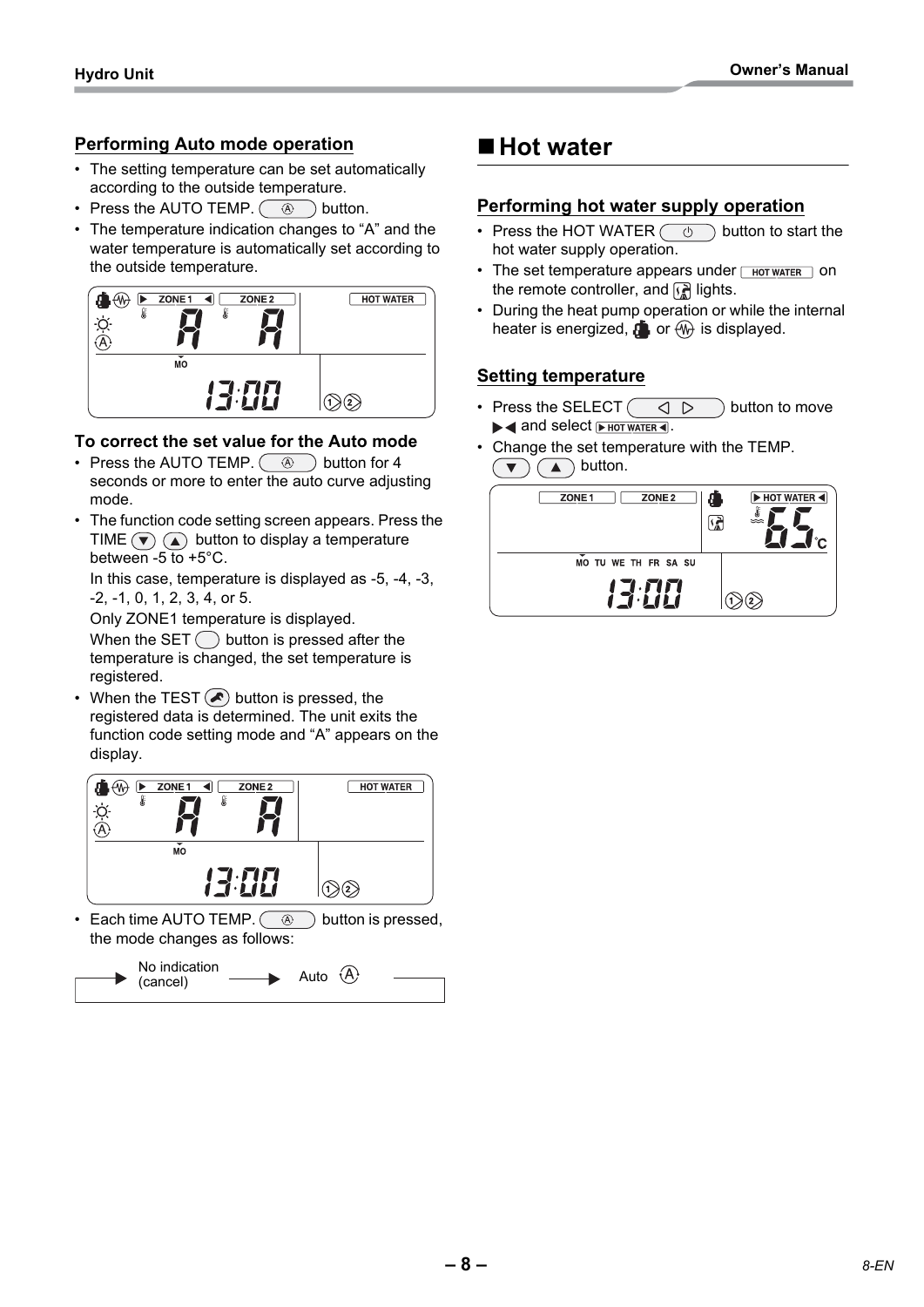## **Useful functions**

## **Frost protection**

This function performs operation with the minimum capacity to prevent pipes from freezing in case the unit is not used for a long period due to absence.

- When the FROST PROTECTION  $\circledR$  button is pressed during heating (ZONE1 or ZONE2),  $\otimes$ appears on the remote controller and the temperature indication changes to "F". The frost protection operation starts with the set minimum capacity (target water temperature: 15°C).
- The frost protection mode can be stopped by either setting the end day and time using function codes or by pressing the FROST PROTECTION  $\circled{\mathbb{R}}$  button again on the remote controller.
- This function takes precedence over the Night setback quiet operation that is set separately. Ask the installation company for the minimum capacity setting.
- Cancel schedule timer to start frost protection operation. When frost protection is operated with schedule timer on, it may stop during its operation.

#### **Setting the end days and time for the frost protection operation**

Press the FROST PROTECTION  $\circledR$  button for 4 seconds or more while the frost protection operation is enabled  $(\mathbb{R})$  is displayed on the remote controller), to enter the setting mode.



- The setting mode is indicated on the remote controller.
- Select the code number to be set with the TEMP.  $(\bullet)$  ( $\blacktriangle$ ) buttons, and set the start time and end time with the TIME  $(\blacktriangledown)$  ( $\blacktriangle$ ) buttons.

Code No. 12: End days (default 00) 13: End times (default 00)

ex)

Code No. 12: 05

- 13:  $13 = 5$  days 13 hours
- Press the SET  $\bigcirc$  button to determine the end days and times.
- Press the TEST  $\circled{P}$  button to exit the setting mode.

## **Night setback**

This function is used to save heating operation during specified time zone (sleeping hours, etc.) at night.

- When the NIGHT  $\circled{?}$  button is pressed during heating (ZONE1 or ZONE2),  $\bullet$  appears on the remote controller and the night setback operation is reserved. The set temperature is lowered by 5°C between the set start time and end time.
- To stop the night setback operation, press the NIGHT  $\circledcirc$  button again to delete the mark on the remote controller.

#### **Setting the start time and end time for the night setback operation**

Press the NIGHT  $\binom{9}{2}$  button for 4 seconds or more while the night setback operation is enabled ( $\bullet$ ) is displayed on the remote controller), to enter the setting mode.



- The setting mode is indicated on the remote controller.
- Select the code number to be set with the TEMP.  $\blacktriangledown$   $\blacktriangledown$   $\blacktriangle$   $\blacktriangle$   $\blacktriangleright$  buttons, and set the start time and end time with the TIME  $(\blacktriangledown)$  ( $\blacktriangle$ ) buttons. Code No. 0E: Start time (default 22) 0F: End time (default 06)
- Press the SET  $\bigcap$  button to determine the start time and end time.
- Press the TEST  $\circledast$  button to exit the setting mode.

## **Hot water boost**

This function is used when temporarily giving priority to the hot water supply operation.

The hot water supply operation is performed in preference to other operations with a target of the preset time (60 minutes) or the preset temperature (75°C). Use this function when hot water is not used for a long time or before using a large amount of hot water.

- When the HOT WATER BOOST  $\widehat{\mathbb{G}_{\mathbb{Z}}}$  button is pressed, the  $\widehat{\Theta_n}$  mark appears on the remote controller and the hot water boost operation starts. When the set time period has passed or the water temperature has reached the set temperature, the hot water boost operation ends automatically.
- The preferential time and temperature settings can be changed to values within a range of 30 to 180 minutes and 40 to 80°C. Ask the installation company to make the required changes to the settings.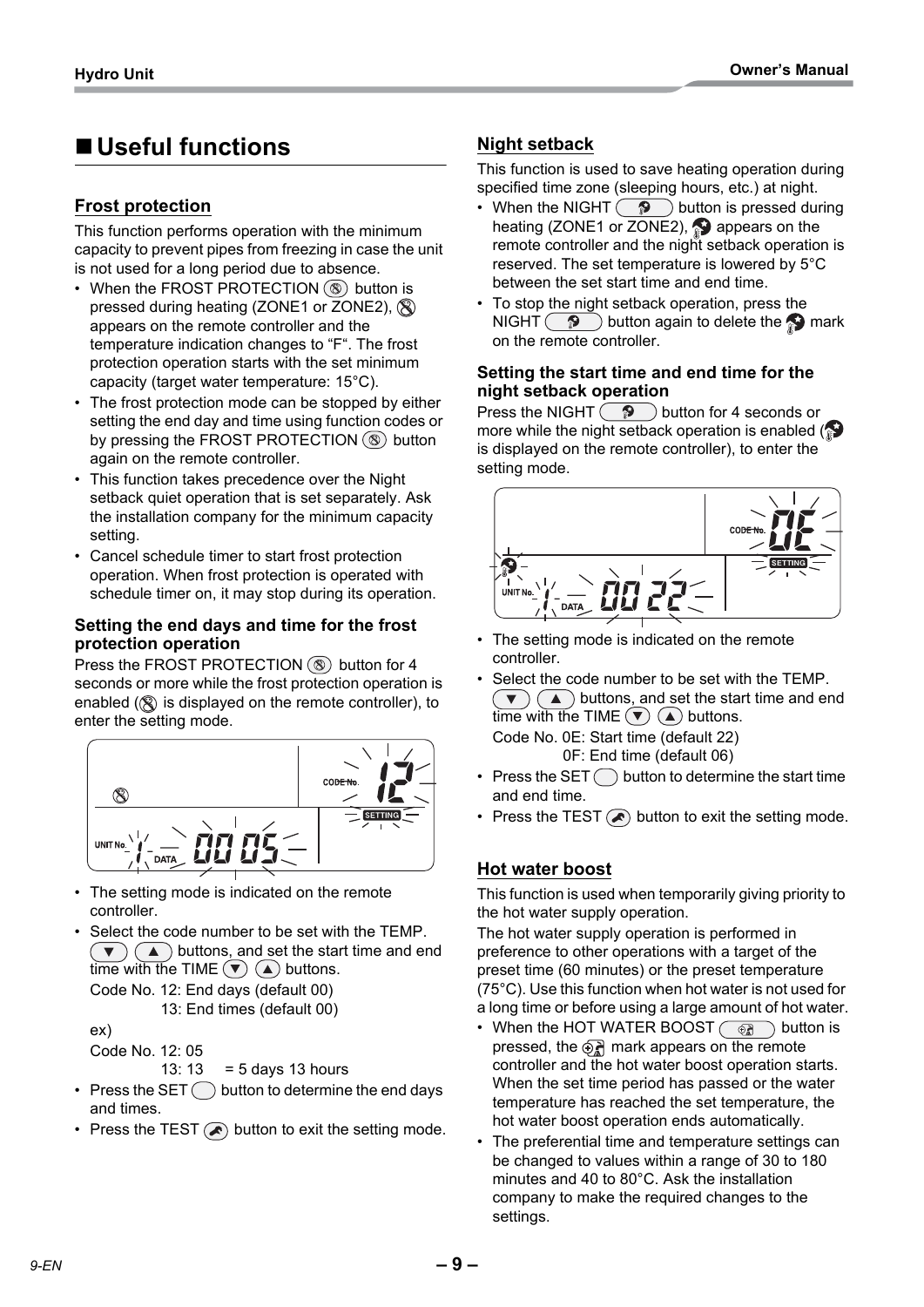## **Anti bacteria**

This function performs anti-bacteria operation of the hot water tank.

- When the ANTI BACTERIA  $\circledR$  button is pressed, the  $\circledast$  mark appears on the remote controller and the anti-bacteria operation is reserved.
- The anti-bacteria operation is performed to maintain the preset temperature (75°C) for the set time period (30 minutes) when the preset start time (22:00) comes according to the preset interval (7 days).
- The settings of these interval, start time, and temperature maintaining time period can be changed, but ask the installation company to make the required changes to the settings.

## ■ Schedule timer

(Disable with second remote controller)

Operations can be scheduled in eight STEPs for each day of the week.

#### **(Example)**

• Monday

| STEP1             | 04:00 ZONE1 | Heating 45°C, hot water 50°C                  |
|-------------------|-------------|-----------------------------------------------|
| STEP <sub>2</sub> | 07:00 ZONE1 | Heating 50°C, hot water 45°C                  |
| STEP3             | 10:00 ZONE1 | Heating disabled, hot water<br>$45^{\circ}$ C |
| STEP4             | 16:00 ZONE1 | Heating 50°C, hot water 50°C                  |
| STFP <sub>5</sub> | 23:00 ZONE1 | Heating 40°C, hot water 45°C                  |

- Tuesday to Saturday: Same as Monday
- Sunday

| STEP1 | 04:00 ZONE1 | Heating 45°C, hot water 50°C |
|-------|-------------|------------------------------|

## **Setting the schedule function**

Press the SCHEDULE  $\circledcirc$  button and press the SET  $\bigcirc$  button within five seconds while the  $\bigcirc$  mark is blinking. The  $\circled{1}$  mark changes to lighting and the schedule function starts working.

## **Cancelling the schedule function**

Press the SCHEDULE  $\circledcirc$  button and press the  $CL$  button within five seconds while the  $\widehat{I}$  mark is blinking. The  $\circled{1}$  mark disappears and the schedule function is cancelled.

## **Setting schedule**

Press the SCHEDULE  $\circledcirc$  button for 4 seconds or more to enter the schedule setting mode.

#### **Perform the following procedure to set the schedule**

• First schedule setting Procedure: *1* → *2* → *3* → *4* → *5* → *6*

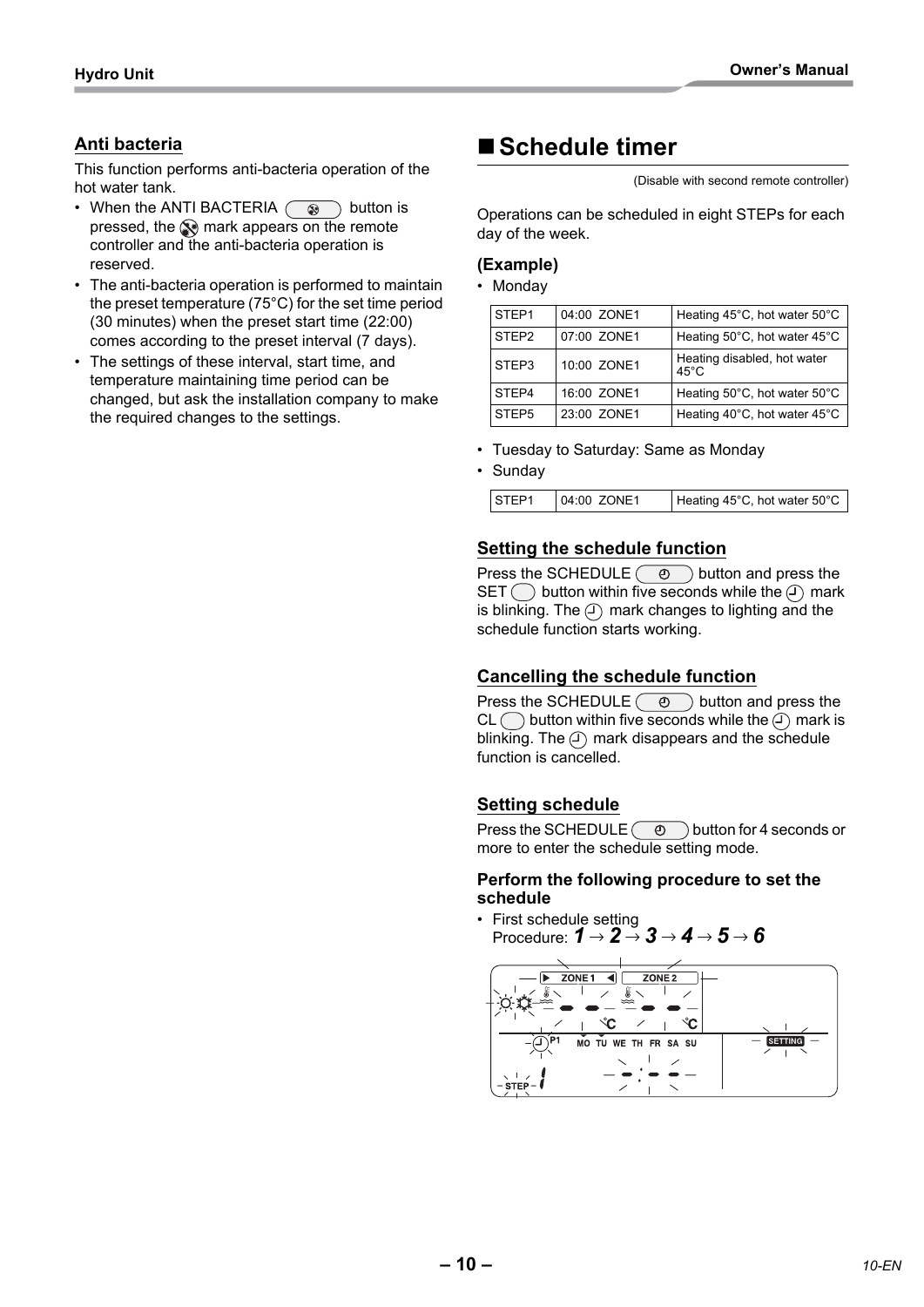• Existing schedule setting Procedure: *2* → *3* → *4* → *5* → *6*



## *1* **Set days of the week.**

- Each time the DAY  $\bigcirc$  button is pressed, the  $\blacktriangledown$ mark blinking on the current day of the week at intervals of 1 Hz shifts sequentially.
- When all days are set at a time, all days (MO to SU) blink.
- Press the SET  $\bigcirc$  button to determine the set days of the week.
- When the setting is completed, the  $\nabla$  mark changes to lighting.

## *2* **Set STEP.**

- Select a STEP to be set with the STEP  $\bigcap$ button, and press the  $SET()$  button to determine the selected STEP.  $1 \rightarrow 2 \rightarrow 3 \rightarrow 4 \rightarrow 5 \rightarrow 6 \rightarrow 7 \rightarrow 8 \rightarrow C \rightarrow L \rightarrow$ 
	- $1 \rightarrow ...$
	- •1 to 8: Operation program STEP number •C (Copy):

Set s the operation mode for a day (0:00 to 23:59) simultaneously.

•L (Deletion):

Deletes all the current program operation settings (for entire week).

## *3* **Set the start time.**

- Set the start time with the TIME  $(\overline{\bullet})$  (A) buttons.
- When the preset start time is retained, the start time is displayed.
- If no start time is set, "--'-- --" is displayed.

## *4* **Set temperature.**

- Set the temperature for ZONE1 or ZONE2 with the SELECT  $\left(\begin{array}{cc} \text{d} & \text{d} \\ \text{d} & \text{d} \end{array}\right)$  button and TEMP.  $(\bullet)$   $(\bullet)$  buttons.
- Press the SELECT button so that the  $\blacktriangleright$   $\blacktriangleleft$  mark lights for the zone to be changed.
- Enter setting temperature with the TEMP.  $(\bullet)$   $(\bullet)$  buttons.

## *5* **Set operation mode.**

• Set the operation mode (heating or cooling) with the OPERATE MODE  $\left(\frac{\alpha}{2}+\alpha\right)$  button.

## *6* **Determine the settings.**

- Press the SET  $\bigcap$  button to determine the settings.
- The " " mark lights under the set day of the week and the " $\alpha$ " mark appears on the display for 4 seconds.
- Press the SCHEDULE  $\circledcirc$  button to end the settings.

## **Copying data**

When "C" is selected during the STEP setting, the setting of the specified day of the week can be copied.

- Press the SET  $\bigcirc$  button to determine the copy mode.
- Specify the day of the week of copy destination with the DAY  $\bigcap$  button.
- Each time the DAY  $\bigcap$  button is pressed, the  $\blacktriangledown$ mark on the specified day of the week blinks sequentially. When all days of the week are blinked, the data can be copied to all days of the week.
- Press the SET  $\bigcirc$  button. When the " $\circledR$ " mark appears on the remote controller for 4 seconds, the setting is completed.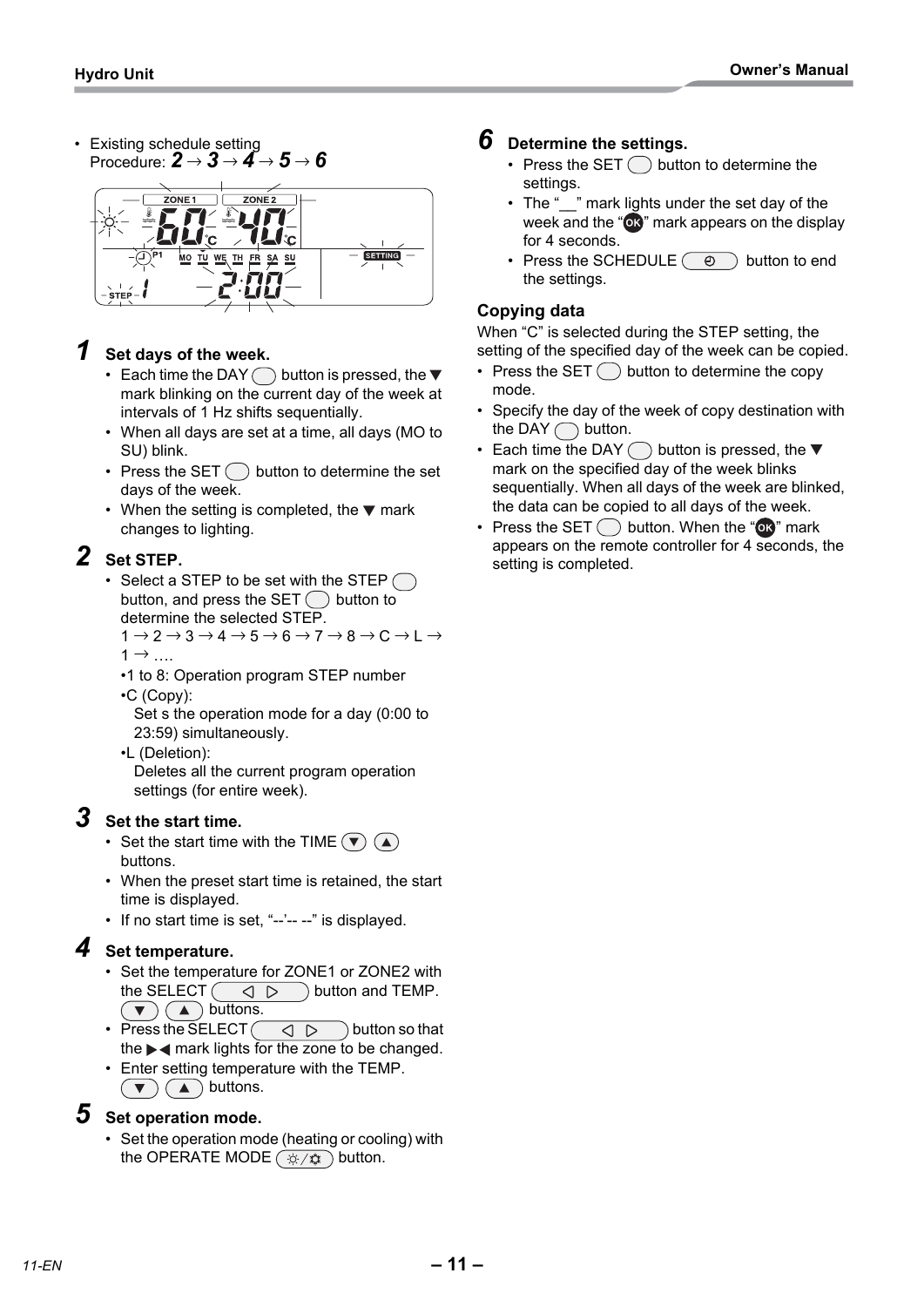## <span id="page-12-0"></span>*4* **User maintenance**

Periodic maintenance (once a year) is necessary for this product. Consult the installation company. If a problem occurs, contact the installation company or dealer.

## <span id="page-12-1"></span>*5* **Air to Water Heat Pump operations and performance**

## **3 minutes protection function**

3-minutes protection function prevents the air to water heat pump from starting for initial 3 minutes after the main power switch/circuit breaker is turned on for re-starting the air to water heat pump.

## **Power failure**

Power failure during operation will stop the unit completely.

• To restart the operation, we should mention Auto restart function.

## **Heating characteristics**

#### **Defrosting operation**

If the outdoor unit is frosted during the heating or hot water supply operation, defrosting starts automatically (for approximately 2 to 10 minutes) to maintain the heating capacity.

• During the defrosting operation, the defrosted water will be drained from the bottom plate of the outdoor unit.

## **Heating capacity**

In the heating operation, the heat is absorbed from the outside and brought into the room. This way of heating is called heat pump system. When the outside temperature is too low, it is recommended to use another heating apparatus in combination with the air to water heat pump.

## **Attention to snowfall and freeze on the outdoor unit**

- In snowy areas, the air intake and air discharge of the outdoor unit are often covered with snow or frozen up. If snow or freeze on the outdoor unit is left as it is, it may cause machine failure or poor warming.
- In cold areas, pay attention to the drain hose so that it perfectly drains water without water remaining inside for freeze prevention. If water freezes in the drain hose or inside the outdoor unit, it may cause machine failure or poor warming.

#### **Air to water heat pump operating conditions**

For proper performance, operate the air to water heat pump under the following temperature conditions:

| Cooling operation | Outdoor temperature | : 10 $^{\circ}$ C to 43 $^{\circ}$ C       |
|-------------------|---------------------|--------------------------------------------|
|                   | Room temperature    | $\therefore$ 18°C to 32°C (Dry bulb temp.) |
| Hot water         | Outdoor temperature | : $-20^{\circ}$ C to 43 $^{\circ}$ C       |
|                   | Room temperature    | : 5°C to 32°C                              |
| Heating operation | Outdoor temperature | : $-20^{\circ}$ C to 25 $^{\circ}$ C       |
|                   | Room temperature    | : 5°C to 32°C                              |

If air to water heat pump is used outside of the above conditions, safety protection may work.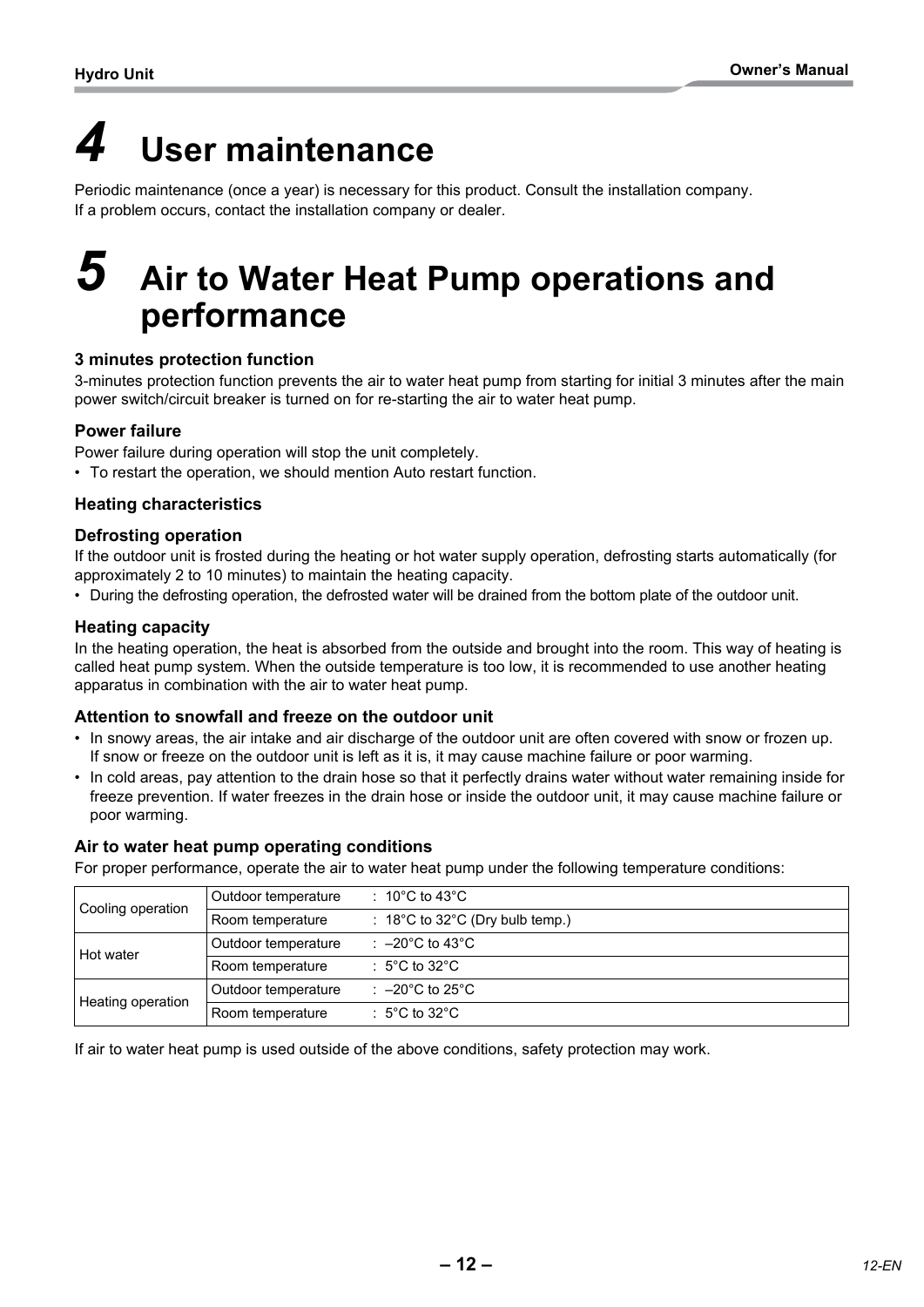## **General Specifications**

## **Single Phase model**

|                                   | Outdoor unit |      | <b>HWS-804H-E</b>            | <b>HWS-1104H-E</b> | <b>HWS-1404H-E</b> |  |
|-----------------------------------|--------------|------|------------------------------|--------------------|--------------------|--|
| Power supply                      |              |      | 220-230V ~ 50Hz              |                    |                    |  |
| Type                              |              |      |                              | <b>INVERTER</b>    |                    |  |
| Function                          |              |      |                              | Heating & Cooling  |                    |  |
|                                   | Capacity     | (kW) | 8.0                          | 11.2               | 14.0               |  |
| Heating                           | Input        | (KW) | 1.79                         | 2.30               | 3.11               |  |
|                                   | COP          |      | 4.66                         | 4.88               | 4.50               |  |
|                                   | Capacity     | (kW) | 6.0                          | 10.0               | 11.0               |  |
| Cooling                           | Input        | (kW) | 1.94                         | 3.26               | 3.81               |  |
|                                   | <b>EER</b>   |      | 3.10                         | 3.07               | 2.89               |  |
| Refrigerant                       |              |      | <b>R410A</b>                 |                    |                    |  |
| <b>HxWxD</b><br>Dimension<br>(mm) |              |      | 890x900x320<br>1,340x900x320 |                    |                    |  |

#### **3 Phase model**

|                            |              |               |                  |                  |                  |                   | with Cord heater  |                   |
|----------------------------|--------------|---------------|------------------|------------------|------------------|-------------------|-------------------|-------------------|
|                            | Outdoor unit |               | HWS-<br>1104H8-E | HWS-<br>1404H8-E | HWS-<br>1604H8-E | HWS-<br>1104H8R-E | HWS-<br>1404H8R-E | HWS-<br>1604H8R-E |
| Power supply               |              |               |                  |                  |                  | 380-400V 3N~ 50Hz |                   |                   |
| Type                       |              |               |                  |                  |                  | <b>INVERTER</b>   |                   |                   |
| Function                   |              |               |                  |                  |                  | Heating & Cooling |                   |                   |
|                            | Capacity     | (kW)          | 11.2             | 14.0             | 16.0             | 11.2              | 14.0              | 16.0              |
| Heating                    | Input        | (kW)          | 2.34             | 3.16             | 3.72             | 2.34              | 3.16              | 3.72              |
|                            | COP          |               | 4.80             | 4.44             | 4.30             | 4.80              | 4.44              | 4.30              |
|                            | Capacity     | (kW)          | 10.0             | 11.0             | 13.0             | 10.0              | 11.0              | 13.0              |
| Cooling                    | Input        | (kW)          | 3.26             | 3.81             | 4.80             | 3.26              | 3.81              | 4.80              |
|                            | <b>EER</b>   |               | 3.07             | 2.89             | 2.71             | 3.07              | 2.89              | 2.71              |
| Refrigerant                |              |               | <b>R410A</b>     |                  |                  |                   |                   |                   |
| Dimension<br>HxWxD<br>(mm) |              | 1,340x900x320 |                  |                  |                  |                   |                   |                   |
| Cord heater                |              | (W)           | 75<br>-          |                  |                  |                   |                   |                   |

## **80 class**

| <b>Hydro Unit</b>       |                                           |      | HWS-804XWHT6-E<br>HWS-804XWHM3-E |                   | HWS-804XWHT9-E    |  |
|-------------------------|-------------------------------------------|------|----------------------------------|-------------------|-------------------|--|
| Back up heater capacity |                                           |      | 3.0                              | 6.0               | 9.0               |  |
|                         | for back up heater                        |      | 220-230V~50Hz                    | 380-400V 3N~ 50Hz | 380-400V 3N~ 50Hz |  |
| Power supply            | for hot water cylinder heater<br>(option) |      | 220-230V~50Hz                    |                   |                   |  |
| Leaving water           | Heating                                   | (°C) | 20-55                            |                   |                   |  |
| temperature             | Cooling                                   | (°C) | $7-25$                           |                   |                   |  |

## **112,140,160 class**

|                         | <b>Hydro Unit</b>                         | HWS-1404XWHM3-E | <b>HWS-1404XWHT9-E</b> |                   |
|-------------------------|-------------------------------------------|-----------------|------------------------|-------------------|
| Back up heater capacity |                                           | 3.0             | 6.0                    | 9.0               |
|                         | for back up heater                        | 220-230V~50Hz   | 380-400V 3N~ 50Hz      | 380-400V 3N~ 50Hz |
| Power supply            | for hot water cylinder heater<br>(option) | 220-230V~50Hz   |                        |                   |
| Leaving water           | $^{\prime\circ}$ C)<br>Heating            | 20-55           |                        |                   |
| temperature             | $^{\prime\circ}$ C)<br>Cooling            | 7-25            |                        |                   |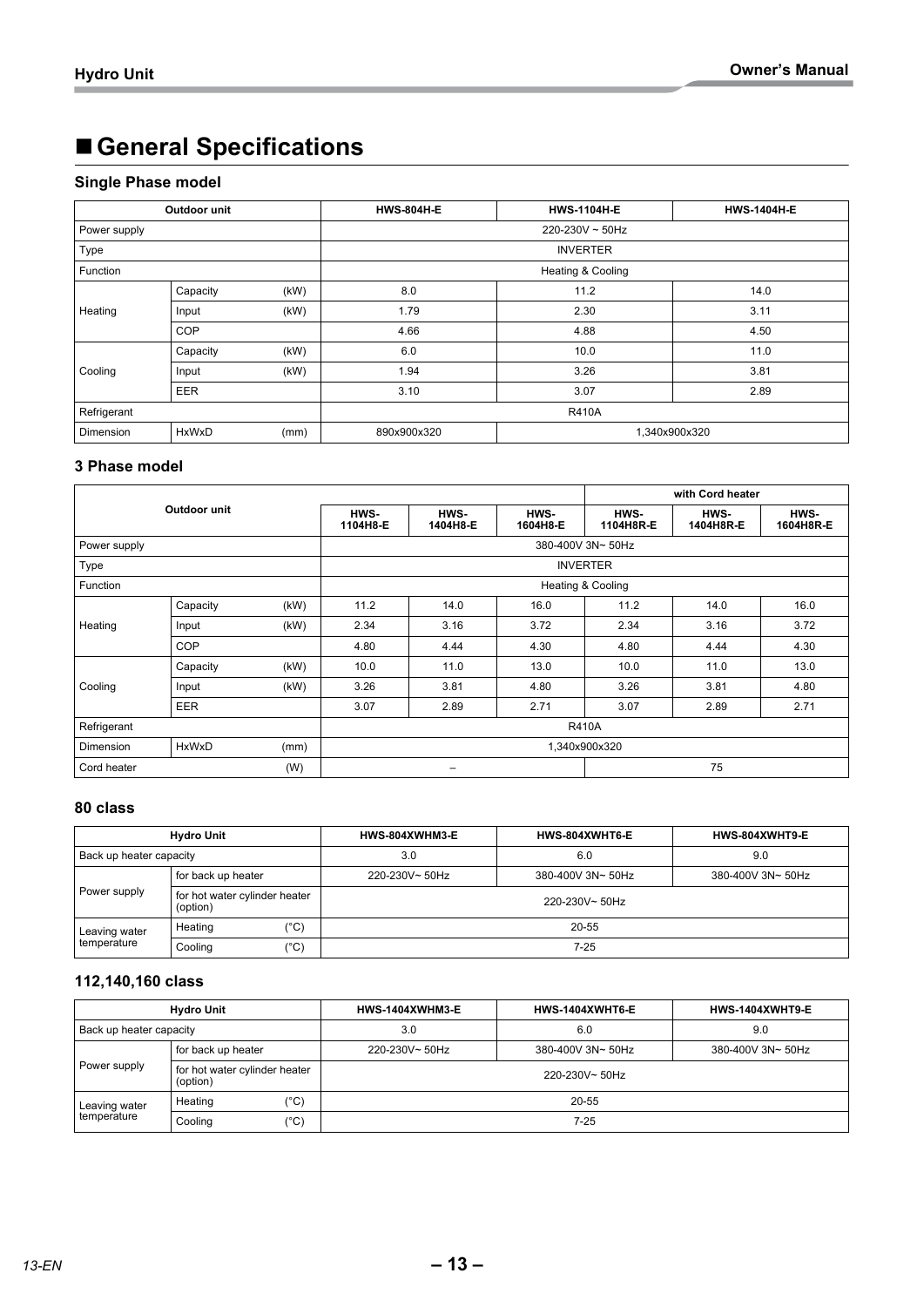| Hot water cylinder (option) |               | <b>HWS-1501CSHM3-E</b><br>HWS-1501CSHM3-UK | <b>HWS-3001CSHM3-E</b><br>HWS-3001CSHM3-UK |       |  |
|-----------------------------|---------------|--------------------------------------------|--------------------------------------------|-------|--|
| Power supply                |               | 220-230V~50Hz                              |                                            |       |  |
| Water volume                | (liter)       | 150                                        | 210                                        | 300   |  |
| Max water temperature       | $(^{\circ}C)$ |                                            | 75                                         |       |  |
| Electric heater             | (kW)          |                                            | 2.7                                        |       |  |
| Height                      | (mm)          | 1,090                                      | 1.474                                      | 2.040 |  |
| Diameter                    | (mm)          |                                            | 550                                        |       |  |
| Material                    |               |                                            | Stainless steel                            |       |  |

## <span id="page-14-0"></span>*6* **Troubleshooting**

If a problem occurs, contact the installation company or dealer.

| <b>Problem Check</b>                                    | <b>Action</b>                                                                                                                                                                                                                        |
|---------------------------------------------------------|--------------------------------------------------------------------------------------------------------------------------------------------------------------------------------------------------------------------------------------|
| Nothing is displayed on the remote controller.          | • Check whether power is supplied.<br>• Is the circuit breaker switch turned on?                                                                                                                                                     |
| Time indication is blinking.                            | • Date/time setting is not made.<br>• Set date and time.                                                                                                                                                                             |
| An error code is displayed on the remote<br>controller. | • Contact the installation company.                                                                                                                                                                                                  |
|                                                         | • Is scheduled operation set?<br>• Check whether scheduled operation is set.                                                                                                                                                         |
| Room is not cooled or heated.                           | • Is night setback operation set?<br>• Check the setting on the remote controller.                                                                                                                                                   |
|                                                         | • Is the air to water heat pump operating in Auto mode?<br>• In Auto mode, the target value is set automatically according to the<br>outdoor unit temperature.<br>• The Auto mode can be adjusted. Contact the installation company. |
|                                                         | • Is the main water supply cock closed?<br>• Check valves.                                                                                                                                                                           |
| Hot water is not supplied.                              | • Are you using too much hot water?<br>• If hot water exceeding the storage capacity is used, water at a<br>temperature lower than the set hot water temperature is supplied.                                                        |

If you have any questions, contact the installation company.